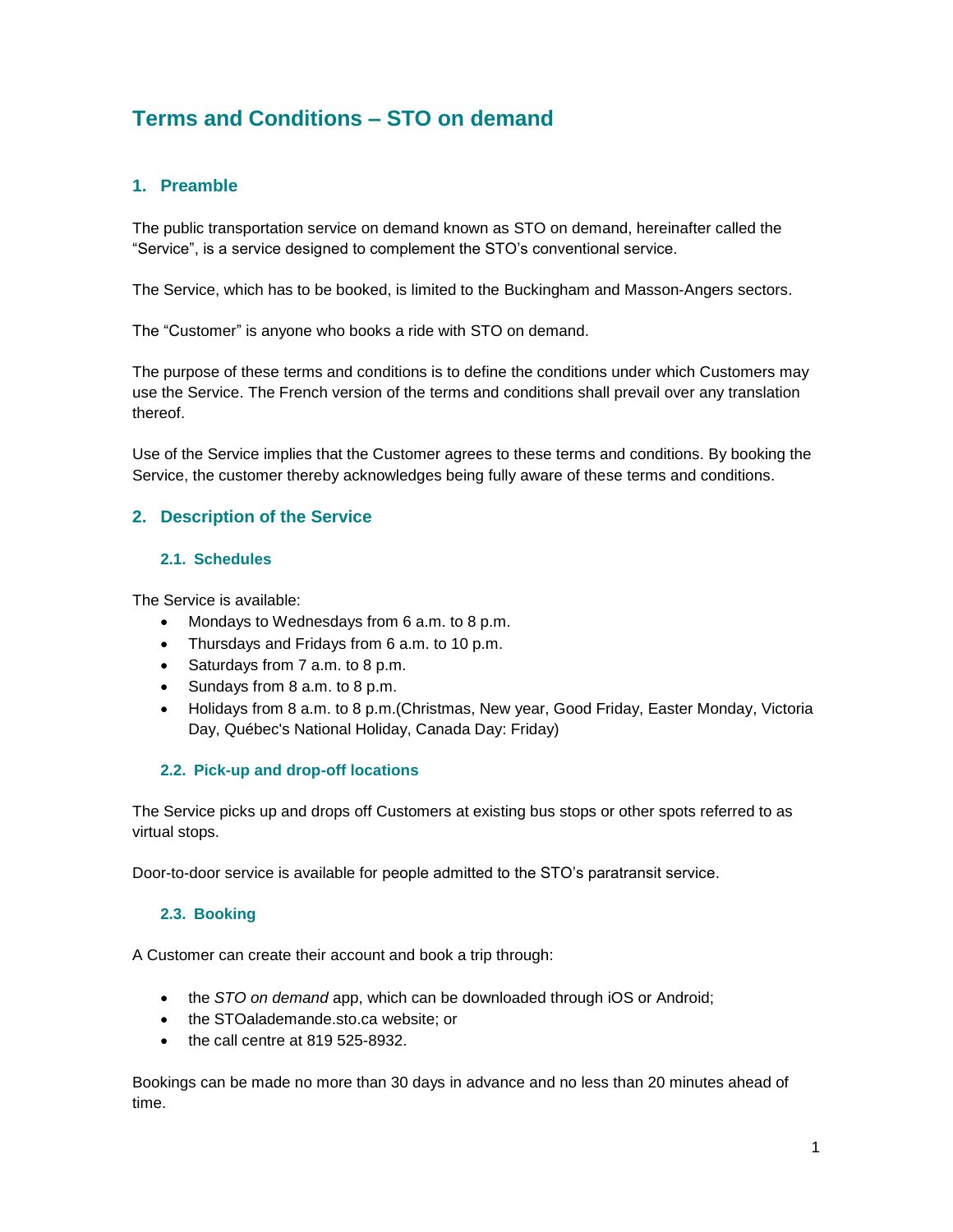## **2.4. Modification or cancellation of a booking**

A Customer must cancel their booking if they do not intend to use it.

A Customer may cancel or modify their booking up to 20 minutes before pick-up.

If a Customer misses three (3) pick-ups at the agreed-upon time and place without cancelling the booking ahead of time as indicated above, the STO may suspend the Customer's access to the Service for 30 days.

## **3. Fare**

The STO's regular fare applies to the Service.

Since the e-wallet cannot be used in vehicles dedicated to the Service, cash payment is accepted at the e-wallet rate.

For special fares, Customers must enter the corresponding promotional code at the time of booking for:

- students, seniors or ÉCHO fares (Customers must contact the STO at STOalademande@sto.ca or 819 525-8932 ahead of time to be enrolled in the reduced fare);
- temporary promotions; or
- transfers from or to the conventional service.

No refunds will be issued if the promotional code is omitted.

# **4. Minors**

Minors under 14 years of age may only use the Service when accompanied by a legal representative or a responsible adult.

A Customer without proof of age must immediately disembark from the vehicle. Failure to do so will be construed as voluntarily impeding the vehicle from proceeding, thereby obstructing traffic, which will lead to the applicable penalties.

Given that the Service is provided by taxis, a car seat is not mandatory for small children. However, Customers may use their own car seat, in which case they are responsible for installing it in the vehicle. Any small child that is not in a car seat must be secured with a seat belt. If the child is too small to sit up on their own, the adult must first strap themselves in and then hold the child on their lap.

## **5. Standards of conduct**

The *By-law concerning the standards of safety and conduct to be observed by passengers in the rolling stock and immovables operated by or for the Société de transport de l'Outaouais (By-law 100)* applies to the Service.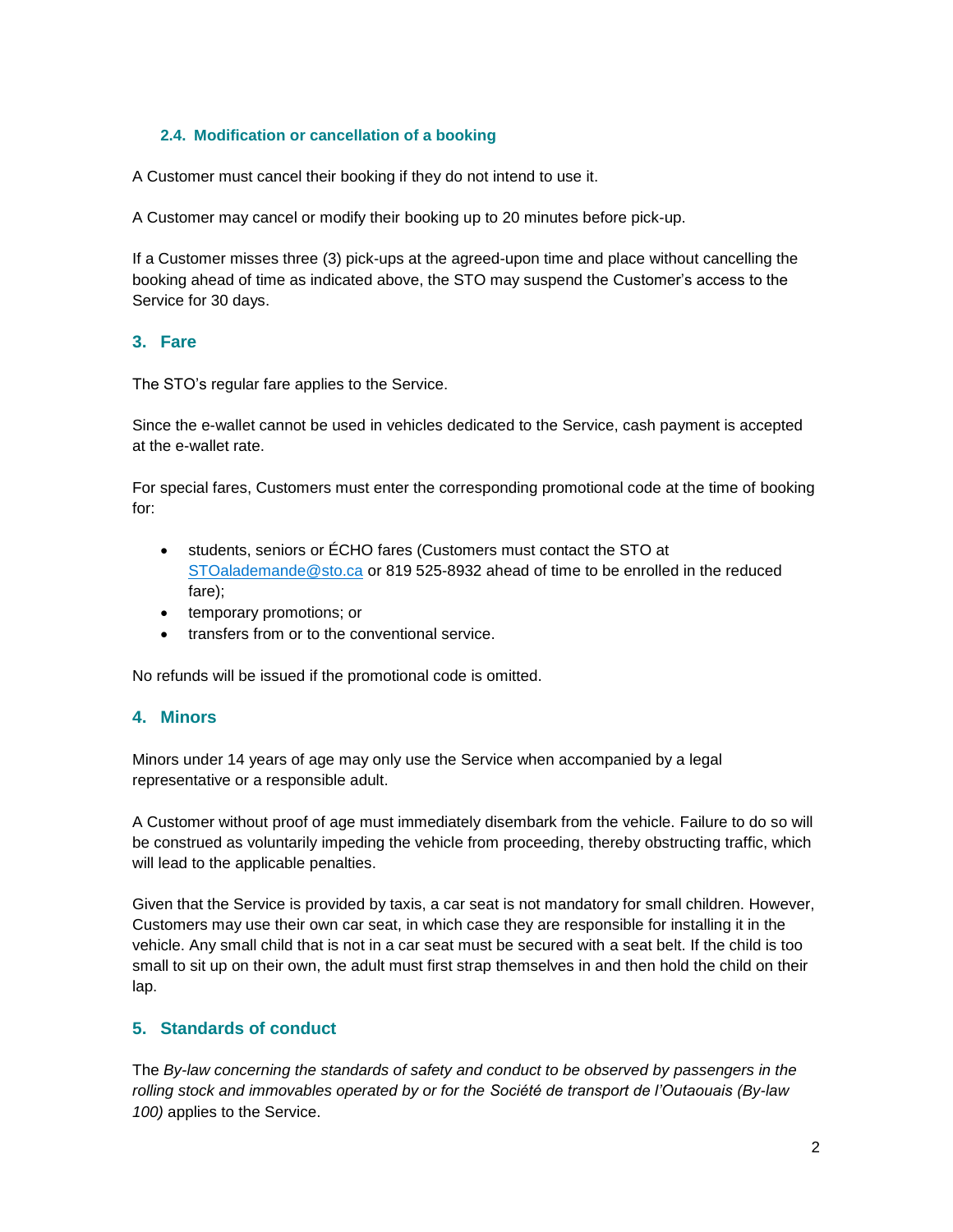In particular, Customers undertake to comply with the provisions of sections 12 (good citizenship), 15 (weapons and hazardous materials), 16 (animals), 18 (food and beverages), and 19 (fares and fare collection). The penalties set out in section 21 apply to any person who contravenes the bylaw.

In addition, seat belts must be used in the vehicle.

# **6. Privacy**

The STO is required to collect and handle Customers' personal information in the course of performing its duties. Such information will be collected and handled in accordance with the applicable rules of privacy protection, namely as set out in the *Act respecting Access to documents held by public bodies and the Protection of personal information*, R.S.Q. c. A-2.1.

Data used for identification (last name, first name, email address, phone number, mailing address), the Customer's favourite addresses, booking history and trips made, and transfer data are collected and used to:

- manage and organize the Service;
- continuously improve the Service;
- manage comments from Customers; and
- manage calls to the call centre and the quality of call centre services.

This information may be provided to the Service operators if required for service delivery.

Customers are able to correct any information provided on their own through the *STO on demand*  app or Web site or call centre*.*

Customers are entitled to consult any personal information about them, to obtain a copy thereof or to request a change to any inaccurate, incomplete or ambiguous information, or information collected in violation of the law by sending an email to [STOalademande@sto.ca.](about:blank)

# **7. Intellectual property**

Padam Mobility holds the intellectual property rights or holds the rights of use of all elements on the site other than open content, such as text, images, graphics, logos, icons and sounds.

The *STO on demand* logo is the property of the STO.

## **8. Modification of terms and conditions**

These terms and conditions may be modified at any time by the STO.

The applicable terms and conditions are the ones in effect on the day of the booking.

## **9. Applicable laws**

These terms and conditions are subject to Quebec law.